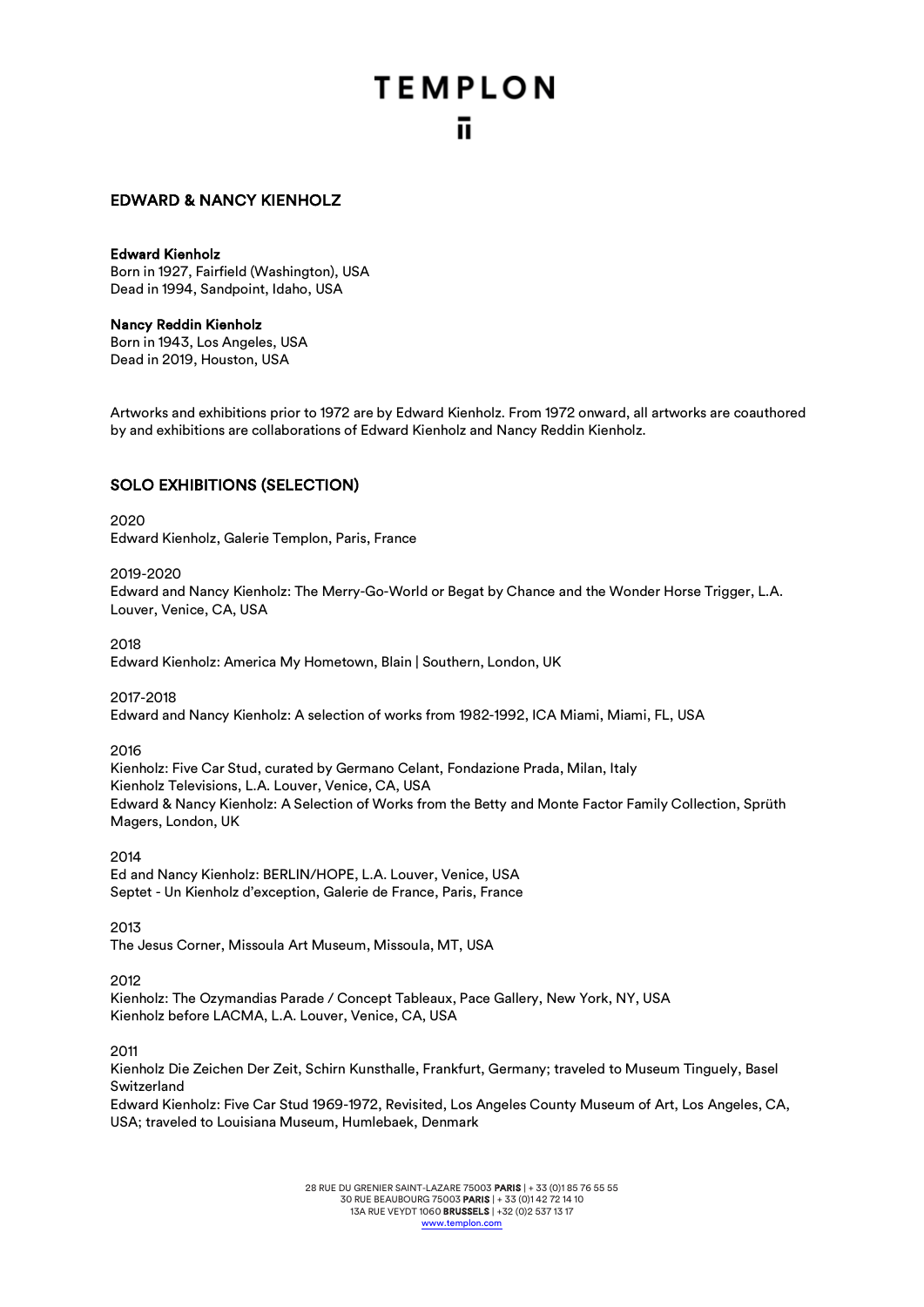## 2010 Roxys, David Zwirner Gallery, New York, NY, USA

## 2009

The Hoerengracht, The National Gallery, London, UK; traveled to The Amsterdam Historical Museum, Amsterdam, The Netherlands Roxys, El Sourdog Hex, Berlin, Germany

## 2008

Edward & Nancy Reddin Kienholz, Galerie Lelong, Paris, France Nancy Reddin Kienholz, L.A. Louver, Venice, CA, USA

## 2007

76 J.C.s Led The Big Charade and Other Works by Ed and Nancy Kienholz, Haunch of Venison, Zurich, Switzerland

## 2005

Kienholz, Haunch of Venison, London, UK Kienholz, BALTIC Centre for Contemporary Art, Gateshead, UK; traveled to Museum of Contemporary Art, Sydney, Australia

## 2004

Edward and Nancy Reddin Kienholz, Braunstein/Quay Gallery, San Francisco, CA, USA

## 2003

Merry-Go-World Or Begat By Chance And The Wonder Horse Trigger, Boise Art Museum, Boise, ID, USA

## 2002

Tableaux, Portland Art Museum, Portland, OR, USA The Work of Edward and Nancy Reddin Kienholz, Northwest Walther Gallery, Museum of Arts and Culture, Spokane, WA, USA Kienholz Hoerengracht, Pace Wildenstein, New York, NY, USA

2001

Kienholz Tableau Drawings, L.A. Louver, Venice, CA, USA

## 2000

Ed and Nancy Kienholz, Galerie Forsblom, Helsinki, Finland Seven TV Sculptures, Boise Art Musuem, Boise, ID, USA

## 1999

The Hoerengracht, Nevada Art Musuem, Reno, NV, USA

## 1998

The Merry-Go-World Or Begat By Chance And The Wonder Horse Trigger, curated by David Neuman, Sjöhistoriska (The National Maritime Museum), part of the year-long exhibition series Arkipelag, Stockholm, Sweden

## 1996

Kienholz: A Retrospective, Whitney Museum of American Art, New York, NY, USA; traveled to Museum of Contemporary Art, Los Angeles, CA, USA; Berlinische Galerie, Berlin, Germany Edward und Nancy Kienholz 'The Merry-Go-World', Kunsthalle Düsseldorf, Dusseldorf, Germany; traveled to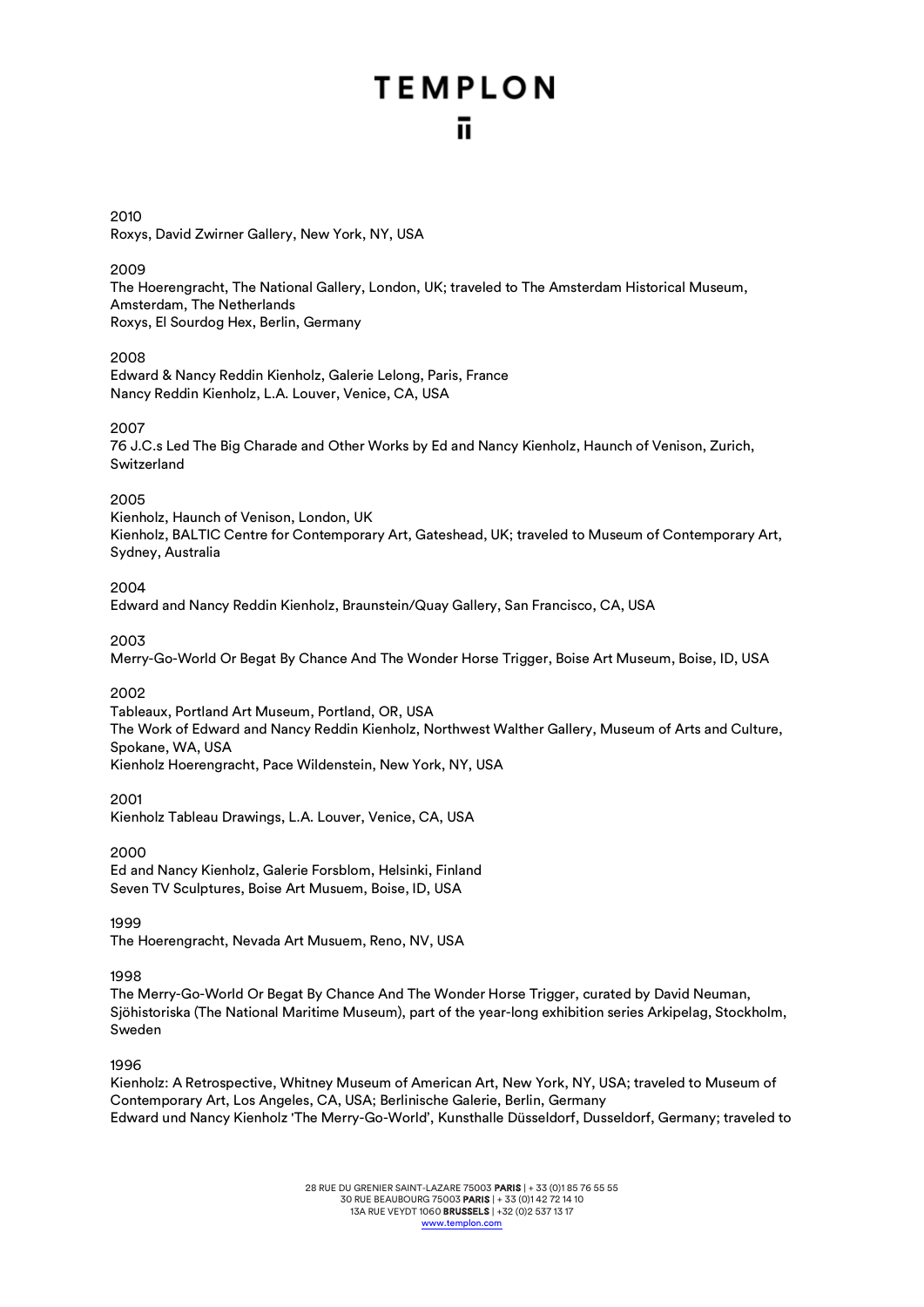Hugh Lane Municipal Gallery of Modern Art, Dublin, Ireland

## 1995

Edward Kienholz: 1954-1962, The Menil Collection, Houston, TX, USA

#### 1994

Ed and Nancy Reddin Kienholz: 76 J.C.s Led The Big Charade and Other Works, L.A. Louver, Venice, CA, USA Humanity, The Environment and the Future: An Exhibition of Contemporary Art , Sonje Museum of Contemporary Art, Seoul, South Korea

#### 1993

The Hoerengracht, Museum of Contemporary Art, San Diego, CA, USA

## 1992

The Merry-Go-World Or Begat By Chance And The Wonder Horse Trigger, L.A. Louver, Venice, CA, USA; traveled to Louver Gallery, New York; Institute of Art Minneapolis, MN, USA Museum of Fine Arts, Houston, TX, USA Edward and Nancy Kienholz Mono Series: 8 Drawings for 'The Merry-Go-World', Redmann Gallerie, Berlin, Germany; traveled to Edward and Nancy Kienholz, Braunstein/Quay Gallery, San Francisco, CA; Moody Gallery, Houston, TX, USA

1990

Edward and Nancy Reddin Kienholz, Nishimura Gallery, Tokyo, Japan Volksempfangers, Venice Biennale, Venice, Italy

1989

T.V.s, Gemini G.E.L. Gallery, Los Angeles, CA, USA Edward Kienholz and Nancy Reddin Kienholz, Louver Gallery, New York, NY, USA Edward and Nancy Kienholz: From the 1980's, Kunsthalle Düsseldorf, Düsseldorf, Germany; traveled to Museum Moderner Kunst, Vienna, Austria

## 1988

Edward Kienholz and Nancy Reddin Kienholz: Television and Radio, Zabriskie Gallery, New York, NY, USA; traveled to Galerie Zabriskie, Paris, France

The Caddy Court, The Art Museum of Santa Cruz County, Santa Cruz, USA; traveled to University of California, Richard L. Nelson Gallery, Davis; Museum of Art, Santa Barbara, CA, USA Edward Kienholz and Nancy Reddin Kienholz: Double Cross, Series of Unique TV's, Gemini G.E.L. Gallery, Los Angeles, CA, USA

1987

Red, White and Blue Series and The Caddy Court, Braunstein/Quay Gallery, San Francisco, CA, USA Meiden-Macht-Manipulation, Kulturverein Zehntscheuer, Rottenburg am Neckar, Germany; traveled to Heidelberger Kunstverein, Heidelberg, Germany

#### 1986

The Art Show, Santa Barbara Contemporary Arts Forum, Santa Barbara, CA, USA Grey Works, L.A. Louver Gallery, Venice, CA, USA 1986 Kienholz: The Ozymandias Parade, Portland Center for the Visual Arts, Portland, OR, USA Sollie 17, Detroit Institute of Arts, Detroit, MI, USA The Pedicord Apts, and Drawing for the Pedicord Apts, The American Center, Paris, France The Pawn Boys, Berlinische Galerie, Berlin, Germany

1985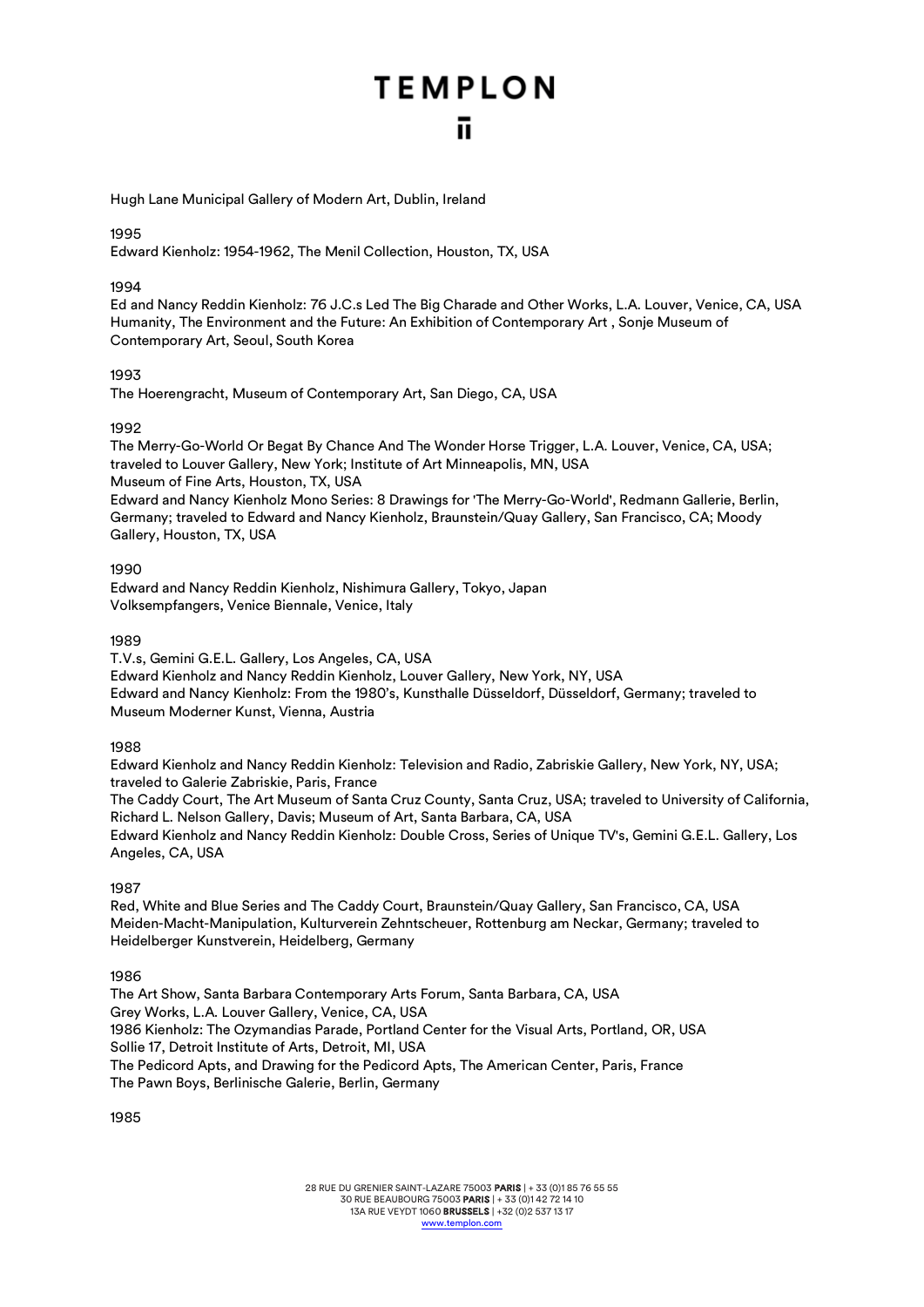Edward Kienholz/Nancy Reddin Kienholz, The "Chicago" Art Show, Musuem of Contemporary Art, Chicago, IL, USA

## 1984

The Art Show, Rice Museum, Houston, TX, USA

Human Scale, San Francisco Museum of Modern Art, San Francisco, ; traveled to Contemporary Museum of Art, Houston, TX; Walker Art Center, Minneapolis; Museum of Contemporary Art, Chicago, USA Kienholz in Context, Cheney Cowles Memorial Museum and Touchtone Center for the Visual Arts, Spokane, WA, USA

Edward Kienholz Arbeiten von 1957-1963, Reinhard Onnasch Galerie, Berlin, Germany The Art Show, Braunstein/Quay Gallery, San Francisco, CA, USA Ed Kienholz/Nancy Reddin Kienholz: The Same Old Shoe, Unique T.V.s , Gemini G.E.L., Los Angeles, CA, USA

## 1983

Edward Kienholz/Nancy Reddin Kienholz, Brunswick Gallery, Missoula, MT, USA Edward Kienholz/Nancy Reddin Kienholz: The Berlin-Fountain, Technischen Universität Berlin, Berlin, Germany The Kienholz Women, Galerie Maeght, Paris, France

## 1982

Seven Television Sculptures, Art Museum of South Texas, Corpus Christi, TX, USA Still Live - 1974 Installation, Braunstein/Quay Gallery, San Francisco, USA The Berlin Women, Dibbert Gallery, Berlin, Germany Sollie 17 and Tableaux, Newport Harbor Art Museum, Newport Beach; traveled to Contemporary Arts Center, Cincinnati, USA

Roxys and other works from the Reinhard Onnasch Collection, Gesellschaft fur Aktuelle Kunst, Bremen, Germany

## 1081

Edward Kienholz/Nancy Reddin Kienholz, L.A. Louver, Venice, CA, USA Edward & Nancy Reddin Kienholz: Sollie 17 and The White Easel Series , L.A. Louver, Venice, USA The White Easel Series, Middendorf/Lane Gallery, Washington D.C., USA The Kienholz Women, Galerie Maeght, Zurich, Switzerland Edward Kienholz: Tableaux 1961-1979, The Douglas Hyde Gallery, Trinity College, Dublin, Ireland

1980 Gemini G.E.L., Los Angeles, CA, USA

1979

Sculptures 1976 - 1979, Henry Art Gallery, University of Washington, Seattle, WA, USA University Art Gallery, University of Idaho, Moscow, ID, USA The Volksempfängers, Mannheim Kunstverein, Mannheim, Germany; traveled to Galerie Maeght, Paris, France The Back Seat Dodge, University Art Museum, University of California, Berkeley, Berkeley, CA, USA Kienholz pä Louisiana, Udgivet af Louisiana, Humlebaek, Denmark

1978

The Art Show, Akademie der Kunst, Berlin, Germany

## 1977

The Art Show, Centre Georges Pompidou, Paris, France; traveled to Galerie Golk Skulma, Berlin, Germany The Volksempfänger, Nationalgalerie, Berlin, Germany; traveled to Galerie Maeght, Zürich, Switzerland; Bavarian National Gallery, Munich, Germany; Galleria d'Arte il Gabbince, Rome, Italy

1975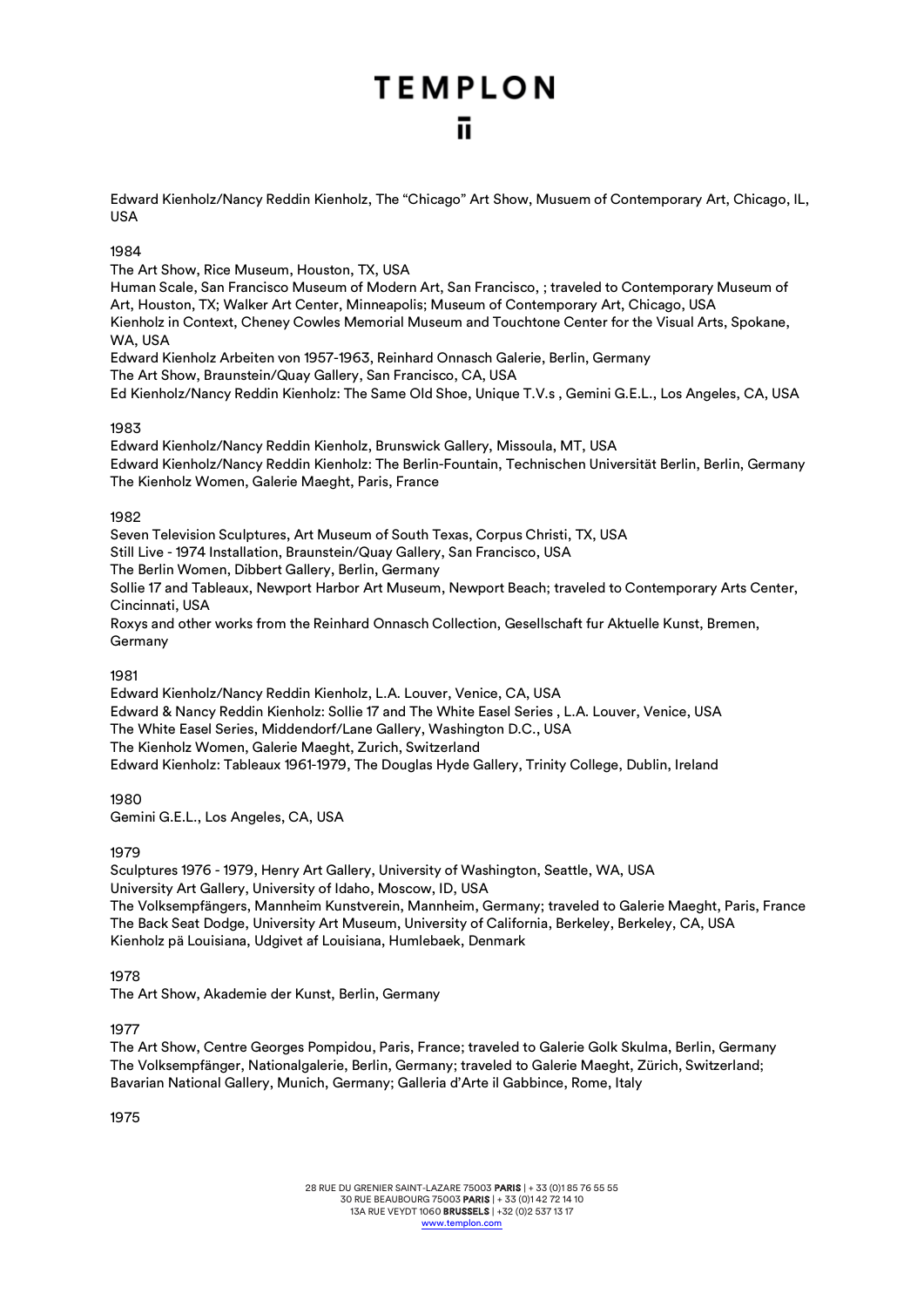Kienholz, Galerie Christel, Helsinki, Finland Roxys, Musée de la VIlle, Strasbourg, France Watercolors, Onnasch Galerie, New York, NY, USA

#### 1974

Kienholz/Oldenburg, The Civic Arts Gallery, Walnut Creek, CA, USA Still Live, Hochscule für bildende Kunste, Berlin, Germany Edward Kienholz, Giancarlo Bocci Gallery, Milan, Italy Edward Kienholz, Gallery Christel, Helsinki, Finland

1973

Edward Kienholz: 'Five Car Stud', Akademie der Kunst, Berlin, Germany Gallery Michael Werner, Cologne, Germany Edward Kienholz, Onnasch Galerie, Cologne, Germany

1972

Gemini G.E.L., Los Angeles, CA, USA

1971

7 Works by Edward Kienholz, Wide White Space Gallery, Antwerp, Belgium Edward Kienholz, Kunsthaus Zurich, Zurich, Switzerland; traveled to Institute of Contemporary Art, London, UK Edward Kienholz: 10 objekte von 1960 bis 1964, Onnasch Galerie, Cologne, Germany

#### 1970

Dix Tableaux, Centre National d' Art Contemporaine et la Section A.R.C. du Musée d'Art Moderne de la Ville de Paris, Paris, France Kienholz 1960 - 1970, Städische Kunsthalle, Düsseldorf, Germany Edward Kienholz, Stedelijik Museum, Amsterdam, The Netherlands 11 + 11 Tableaux, Moderna Museet, Stockholm, Sweden Edward Kienholz: Watercolors, Wide White Space, Antwerp, Belgium; traveled to Galleria Françoise Lambert, Milan, Italy; Galerie Yvon Lambert, Paris, France

## 1969

Ars '69, Ateneumin Taidemuseo, Helsinki, Finland Kienholz: Watercolors, Eugenia Butler Gallery, Los Angeles, CA, USA

1968

The Eleventh Hour Final, Gallery 669, Los Angeles, CA, USA The Sculpture and Tableaux of Edward Kienholz, Boise Gallery of Art, Boise, ID, USA

1967

The Art Show - Works from the 1960s by Edward Kienholz, Washington Gallery of Modern Art, Washington, D.C., USA Concept Tableaux, Dwan Gallery, Los Angeles, CA, USA

1966

Anywhere USA, Norman Mackenzie Art Gallery, University of Saskatchewan, Regina, SK, USA An Exhibition of Assemblages and Tableaux, Institute of Contemporary Art, Boston, MA, USA Retrospective, The Los Angeles County Museum of Art, Los Angeles, CA, USA

1965

The Beanery, Dwan Gallery, Los Angeles, CA, USA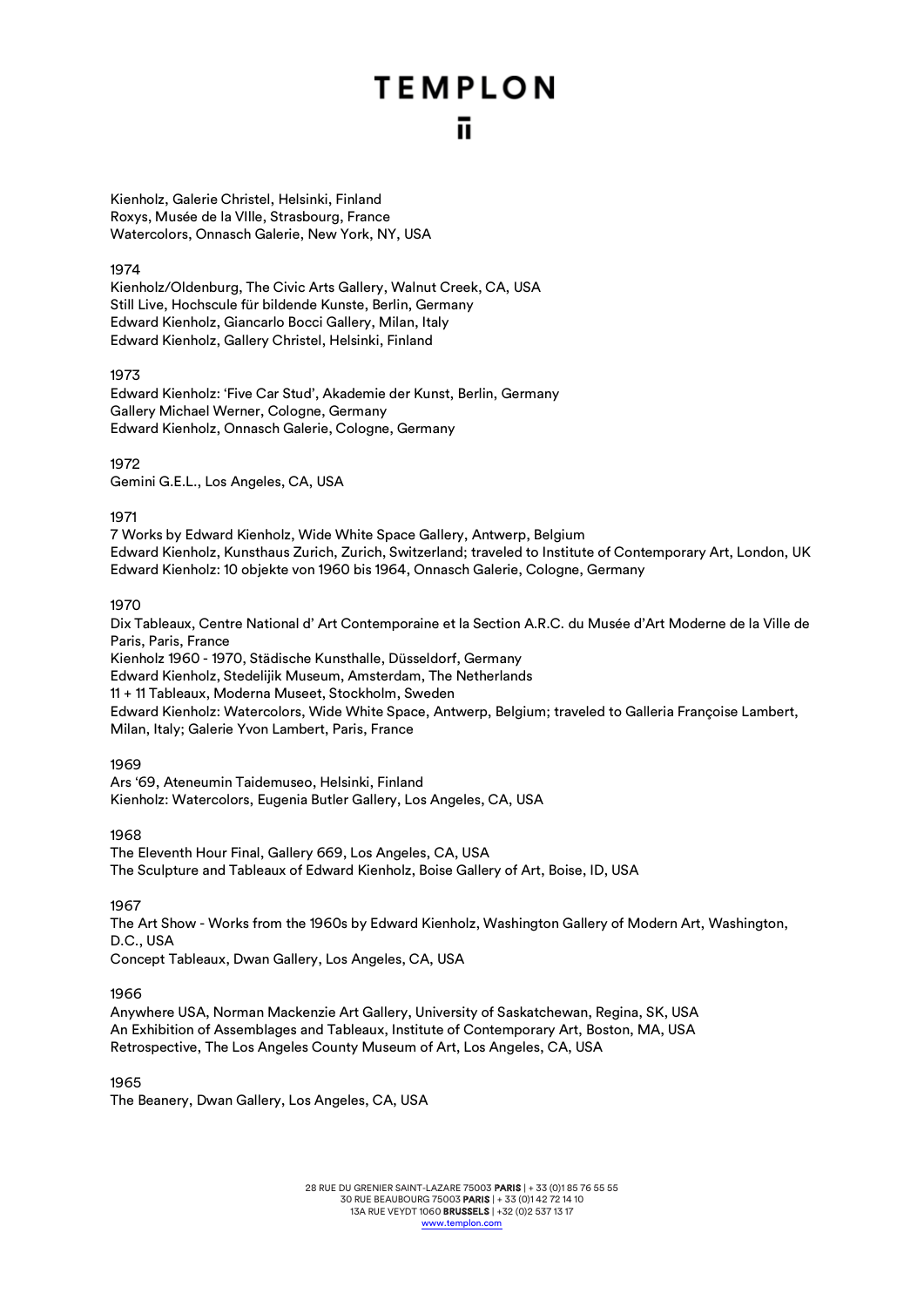## 1964

Three Tableaux (The Birthday, While Visions of Sugar Plums Danced in Their Heads, and Back Seat Dodge '38), Dwan Gallery, Los Angeles, CA, USA

1961

Recent Works by Ed Kienholz, Pasadena Art Museum, Pasadena, CA, USA Ferus Gallery, Los Angeles, CA, USA

1958

Ed Kienholz Constructions, Cafe Gallery, Los Angeles, CA, USA Bullshit, Exodus Gallery, San Pedro, CA, USA

1956

Wood Reliefs, Syndell Studio, Los Angeles, CA, USA

1955

Edward Kienholz, Coronet Louvre, Los Angeles, CA, USA Von's Cafe Galleria, Los Angeles, CA, USA

## GROUP EXHIBITIONS (SELECTION)

2021

documenta. Politics and Art, Deutsches Historisches Museum, Berlin, Germany Angespannte Zustände - Tense Conditions, Staatsgalerie Stuttgart, Stuttgart, Germany

2020

UNTITLED, 2020, Punta della Dogana - Pinault Collection, Palazzo Grassi, Venice, Italy

2019

The Red Bean Grows in the South, Faurschou New York, New York, NY, USA Twilight Zone, Kunsten Museum of Modern Art, Aalborg, Denmark Artists Respond: American Art and the Vietnam War, 1965-1975, curated by Melissa Ho, Smithsonian American Art Museum, Washington, D.C., USA Dirty Protest: Selections from the Hammer Contemporary Collection, Hammer Museum, Los Angeles, CA, USA

2018

Sanguine/Bloedrood. Luc Tuymans on Baroque, curated by Luc Tuymans, Museum of Contemporary Art, Antwerp, Belgium Like Life: Sculpture, Color, and the Body (1300–Now), The Met Breuer, New York, NY, USA Travelers Stepping into the Unknown, The National Museum of Art, Osaka, Japan Collection of Fondazione Prada, Torre Installation, Fondazione Prada, Milan, Italy

Evolver, L.A. Louver, Venice, CA, USA

2017

An Incomplete History of Protest: Selections from the Whitney's Collection, 1940-2017, Whitney Museum of American Art, New York, NY, USA

2016

Los Angeles to New York: Dwan Gallery, 1959–1971, curated by James Meyer and Paige Rozanski, National Gallery of Art, Washington; traveled to Los Angeles County Museum of Art, Los Angeles, USA No Man is an Island - The Satanic Verses, ARoS Aarhus Kunstmuseum, Arhus, Denmark Tinseltown in the Rain: The Surrealist Diaspora in Los Angeles 1935-1969, Richard Telles Fine Art, Los Angeles,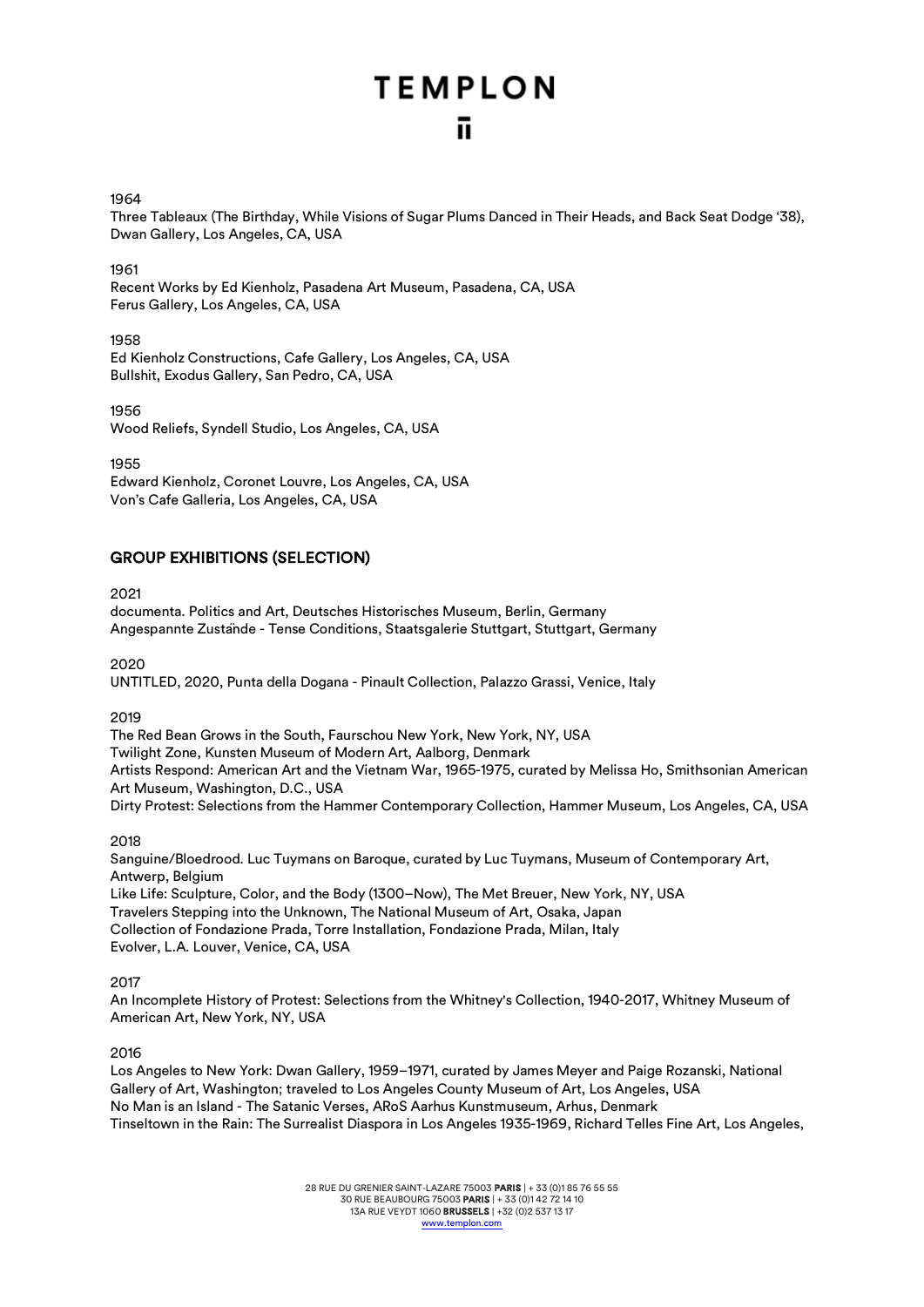## CA, USA

2015

Collecting and Sharing: Trevor Fairbrother, John T. Kirk, and the Hood Museum of Art, The Hood Museum of Art, Hanover, NH, USA

Drawing in L.A.: The 1960s and 70s, Los Angeles County Museum of Art, Los Angeles, USA An Introduction, Fondazione Prada, Milan, Italy

Arts & Foods: Rituals since 1851, curated by Germano Celant, Expo Milan, Fondazione La Triennale di Milano, Milan, Italy

The Gentle Way (JUDO), curated by Zak Kitnick, Clifton Benevento, New York, NY, USA

## 2014

Pop to Popism, Art Gallery of New South Wales, Sydney, Australia

Art in Berlin, 1945 until now, Berlinishce Gallerie, Berlin, Germany

The Avant-Garde Collection, Orange County Museum of Art, Newport Beach, CA, USA

PAPER/WORKS, Bentley Gallery, Phoenix, AZ, USA

Witness: Art and Civil Rights in the Sixties, Brooklyn Museum, Brooklyn, USA; traveled to Hood Museum of Art, Dartmouth College, Hanover, New Hampshire, USA;

The Blanton Museum of Art, Austin, TX, USA

AUSWEITUNG DER KAMPFZONE (Extension of Battle Zone), Neue Nationalgalerie, Berlin, Germany

## 2013

Re-View Onnasch Collection, Hauser & Wirth, London, UK; traveled to Hauser & Wirth, New York, USA When Attitudes Become Form: Bern 1969/Venice 2013, Ca' Corner Della Regina, Fondazione Prada, Venice, Italy

Art, Activism, and Civil Rights in the 1960's, Brooklyn Museum, Brooklyn, NY, USA

Lifelike, Museum of Contemporary Art, San Diego; traveled to Blanton Museum of Art, University of Texas at Austin, Austin; Walker Art Center, Minneapolis; New Orleans Museum of Art, New Orleans, USA

## 2012

Sinister Pop, Whitney Museum of American Art, New York, NY, USA

Another Test Exhibition, curated by Paul Schimmel, MOCA, Los Angeles, CA, USA

The Small Utopia. Art Multiplicata, Fondazione Prada, Ca'Corner della Regina, Venice, Italy

To The Museum of Modern Dreams, Kunstlerpositionen der 1960er bis 1980er Jahre, Staatsgalerie, Stuttgart, Germany

Kunst in Los Angeles 1950-1980, Martin-Gropius-Bau, Berlin, Germany

Lifelike, Walker Art Center, Minneapolis; traveled to New Orleans Museum of Art, New Orleans; Museum of Contemporary Art , San Diego; Blanton Museum of Art, University of Texas, Austin, USA Perpetual Conceptual: Echoes of Eugenia Butler, LAND (Los Angeles Nomadic Division), Los Angeles, USA

## 2011

In Context, Roberts & Tilton, Culver City, CA, USA

Crosscurrents in L.A.: Paintings and Sculpture 1945-1970, The J. Paul Getty Museum, Los Angeles; traveled to Museum of Contemporary Art, San Diego; Blanton Museum of Art, University of Texas at Austin, USA Greetings from L.A.: Artists and Publics 1945-1980, The Getty Research Institute, Los Angeles, CA, USA In Deed: Certificates of Authenticity in Art, De Kabinetten Van De Vleeshal, Middelburg, The Netherlands; traveled to Fondazione Bevilacqua Las Masa, Venice, Italy; Khoj International Artist Association, New Delhi, India; Mumbai Art Room, Mumbai, India; Nero HQ, Rome, Italy; John M Flaxman Library Special Collections, The School of the Art Institute of Chicago, Chicago, USA; Salt Beyoglu, Istanbul, Turkey; The Drawing Center, New York, USA; Weatherspoon Art Museum, Greensboro, USA; Contemporary Art Center, Vinius, Lithuania Car Fetish. I ride, therefore I am, Museum Tinguely, Basel, Switzerland

High Fidelity: Selections from the 1960s and 1970s, The Museum of Contemporary Art, La Jolla, USA In Praise of Doubt, Punta Della Dogana, Venice, Italy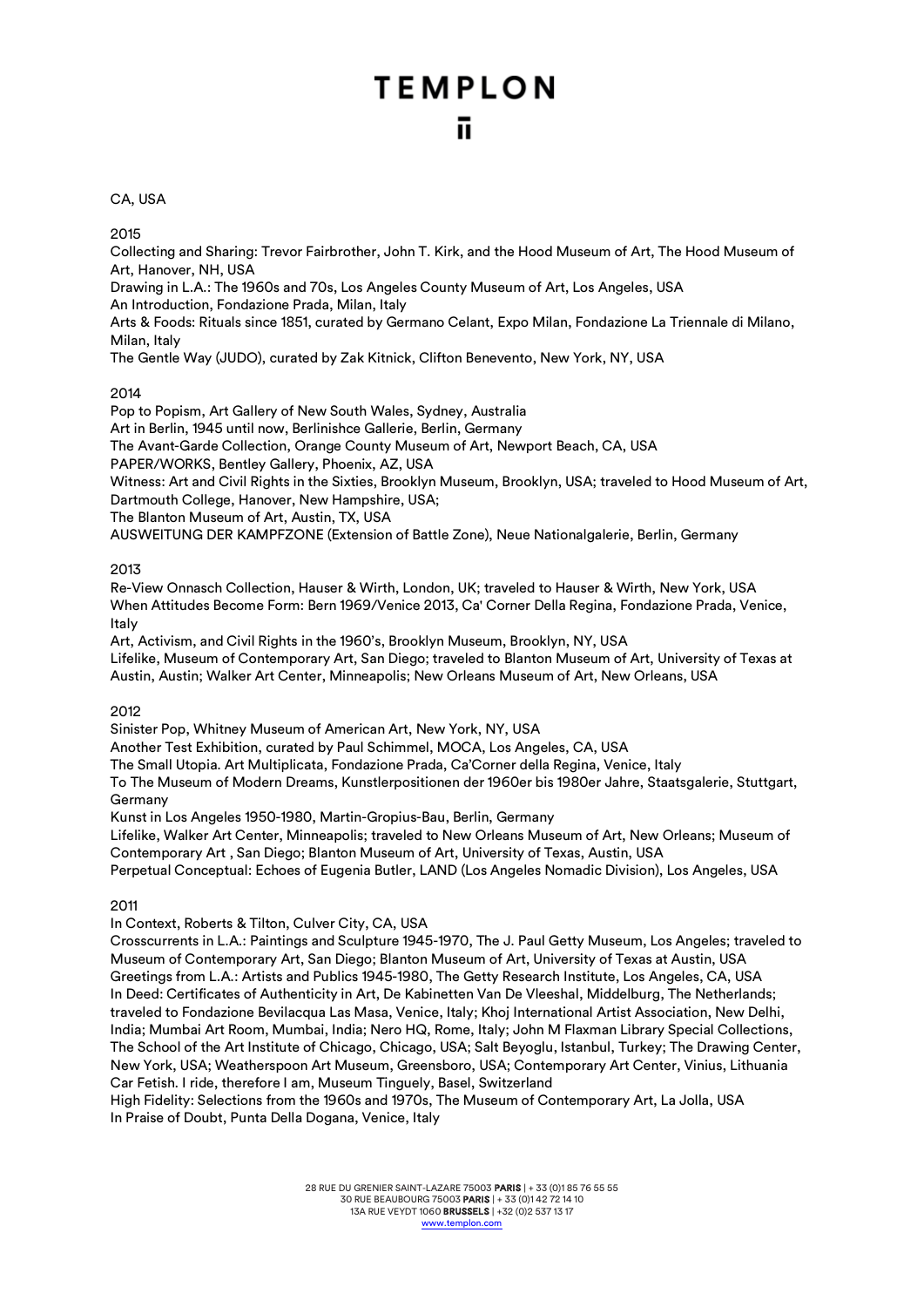At Capacity: Large-Scale Works From the Permanent Collection, North Miami Museum of Contemporary Art, Miami, USA

## 2010

Singular Visions, Whitney Museum of American Art, New York, NY, USA The Artist's Museum, MOCA Grand Avenue and Geffen Contemporary at MOCA, Los Angeles, USA Mythologies, Haunch of Venison, London, UK

## 2009

Collecting California: Selections From Laguna Art Museum, Laguna Art Museum, Laguna Beach, USA 1968: The Great Innocence, Kunsthalle Bielefeld, Bielefeld, Germany

## 2008

Objects of Value, Miami Art Museum, Miami, USA Diana + Actaeon: Forbidden Glimpse of the Naked Body, Museum Kunst Palast, Dusseldorf, Germany Less is Less and More is More, that's all, CAPC Musee d'Art, Contemporain, Bordeaux, France Time and Place: Los Angeles 1957-1968, Moderna Museet, Stockholm, Sweden Pivot Points I: Defining MOCA's Collection, MOCA Miami, North Miami, USA Amistad: Texas Art in Peru, Museo De Arte Moderno, Trujoillo, Peru

## 2007

1957: Sullivan Goss, An American Gallery, Santa Barbara, CA, USA SoCal: Southern California Art of the 1960s and 1970s from LACMA Collection, Los Angeles County Museum of Art, Los Angeles, USA The Eclectic Eye: Selections from the Frederick R. Weisman Art Foundation , Colorado Springs Fine Arts Center, Colorado Springs, USA

## 2006

Contemporary Art Houston, Shanghai Art Museum, Shanghai, China Los Angeles-Paris 1955-1985, Centre Pompidou Galerie I, Paris, France Flic Flac: Art Made In Berlin, Berlinische Gallery, Berlin, Germany

## 2004

The Eclectic Eye: Selections from the Frederick R. Weisman Art Foundation, New Orleans Museum of Art, New Orleans, USA Memorials of War, Ames Family Gallery, Whitney Museum of American Art, New York, USA Sculpture, L.A. Louver, Venice, CA, USA

## 2003

The Not-So-Still Life: A Century of California Painting and Sculpture, San Jose Museum of Art, San Jose, USA Work Ethic, The Baltimore Museum of Art, Baltimore; traveled to Des Moines Art Center, Des Moines; Wexner Center for the Arts, Columbus, USA

Moderna Museet, Malmo Konsthall, Malmo, Sweden

## 2002

Ferus, Gagosian Gallery, New York, NY, USA

2001

Best Impressions: 35 Years of Prints and Sculpture Gemini G.E.L. , The National Gallery of Art, Washington D.C, USA

Shoes or No Shoes?, Het Museum Voor Schoene Kunsten, Ghent, Belgium Les Annees Pop, 1956-1968, Centre Pompidou, Paris, France Pop Art-U.S./U.K. Connections, 1956-1966, The Menil Collection, Houston, TX, USA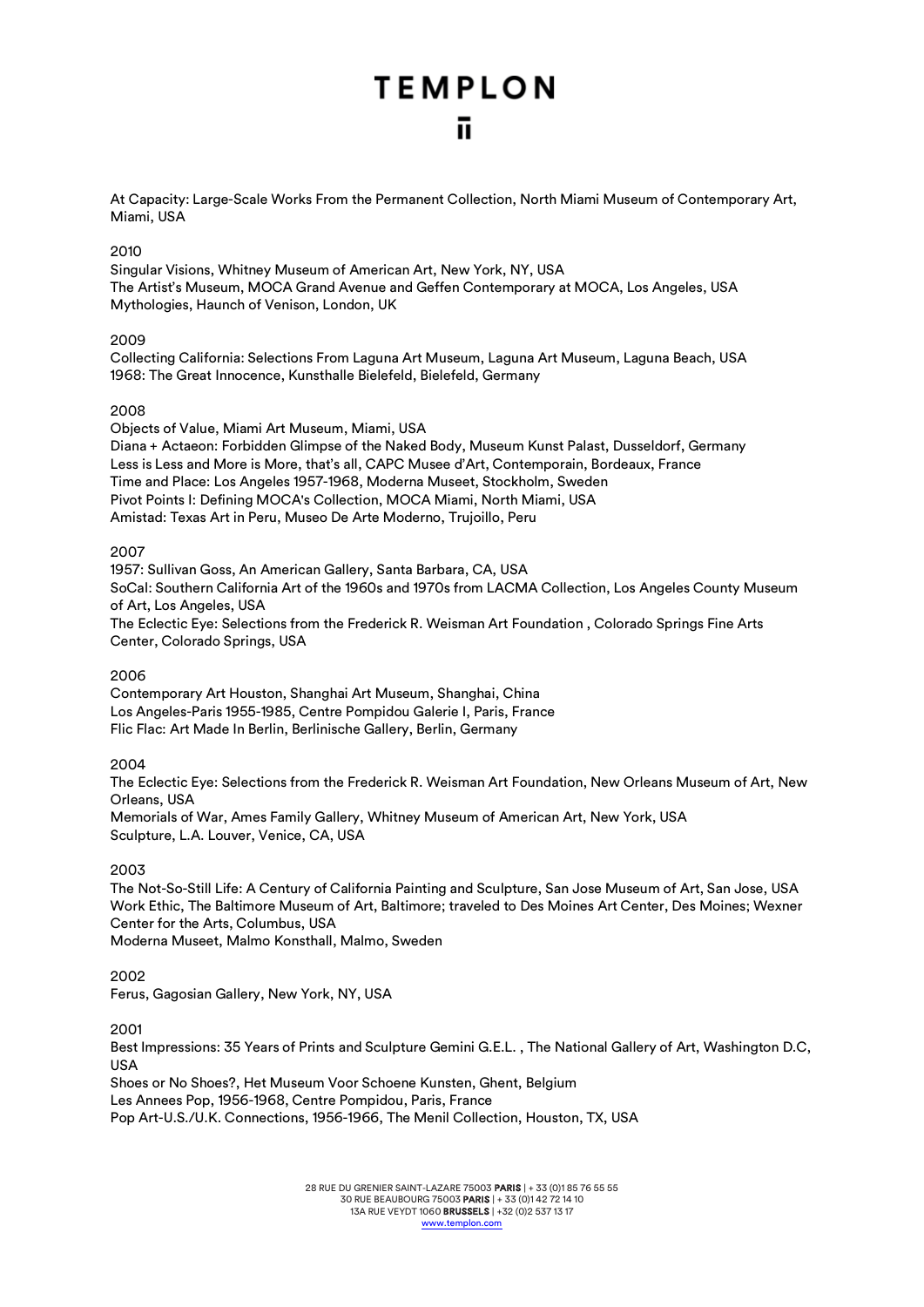#### 2000

The New Frontier: Art and Television, 1960-65, Austin Art Museum, Austin, TX, 2 September - 19 November 2000

Art in Germany During the XX Century, Nationalgalerie im Hamburger Bahnhof Museum fur Gegenwart, Berlin, Germany

#### 1999

The American Century Art & Culture 1900-2000 Part II, The Whitney Museum Of American Art, New York, USA

Un Siècle d'Art à Berlin, La Collection de La Belinische Galerie, Musee De Grenoble, Grenoble, France

## 1998

100 Years of Art in Upheaval, The Berlinische Galerie, Bonn, Germany

## 1997

Shoes or NO Shoes?, De Voet Van De Verbeelding: Schoenen Als Kunst, Haarlem, The Netherlands Sunshine & Noir, L.A. Art 1960-1997, Louisiana Museum of Modern Art, Humlebaek, Denmark; traveled to The Kunstmuseum, Wolfsburg, Germany; Castello di Rivoli, Torino, Italy; UCLA at Armand Hammer Museum of Art, Los Angeles, USA

Finders/Keepers, Contemporary Arts Museum, Houston, USA

Tableaux, Museum of Contemporary Art, North Miami; traveled to Contemporary Arts Museum, Houston, USA 20 Ans : 1977-1997, Centre Georges Pompidou, Paris, France

#### 1995

Beat Culture and the New America: 1950-1965, Whitney Museum of American Art, New York; traveled to Walker Art Center, Minneapolis; M.H. de Young Memorial Museum, The Fine Arts Museums of San Francisco, USA

## 1994

A Sculpture Show, Nishimura Gallery, Tokyo, Japan Kunst des 20.Jahrhunderts, Museum Ludwig, Cologne, Germany

## 1993

Gimme Shelter: A Multi Media Exhibition, Galveston Arts Center, Galveston, TX, USA A Salute to Ferus Gallery, Norton Simon Museum, Pasadena, CA, USA Proof: Los Angeles Art and the Photograph 1960-1980, Laguna Beach Art Museum, Laguna Beach, USA

1992

Images - Selections from the Lannan Foundation Collection, Lannan Foundation, Los Angeles, USA Territorium Artis, Kunst und Ausstellungshalle der Bundesrepublik Deutschland, Bonn, Germany

1991

La sculpture contemporaine après 1970, The Hoerengracht, 1983-87, Fondation Daniel Templon, Frégus, France

Pop Art, The Royal Academy of Art, London, UK; traveled to Musuem Ludwig Cologne, Germany; Centro De Arte Reina Sofia, Madrid, Spain

## 1989

Exposition Inaugurale, Fondation Daniel Templon, Frégus, France Art in Berlin 1900 ate Hoje, Centro De Arte Moderna, Lisbon, Portugal The Junk Aesthetic, Whitney Museum of American Art, New York, USA First Impressions, Walker Art Center, Minneapolis, MN, USA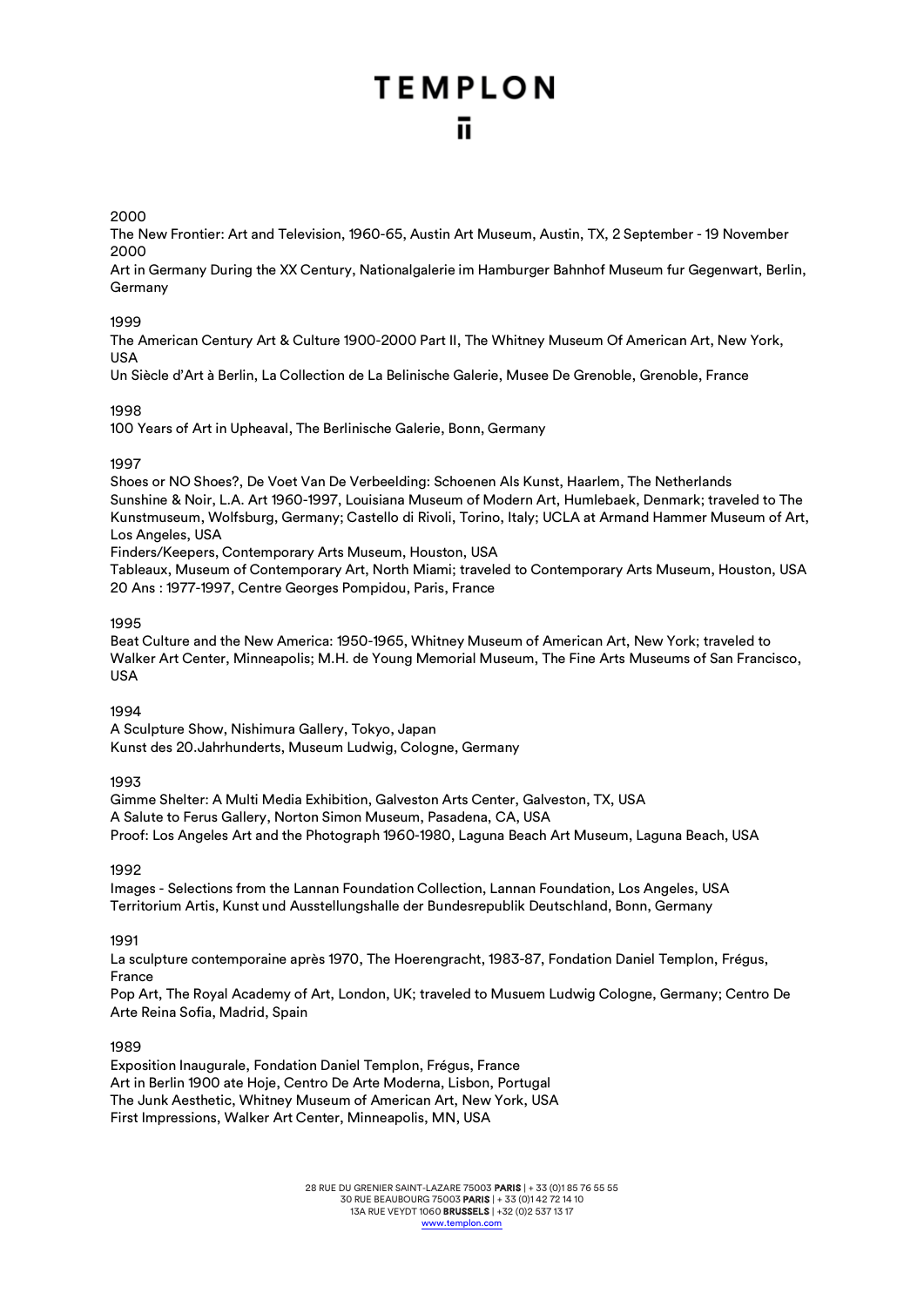Forty Years of California Assemblage, Wight Art Gallery, University of California, Los Angeles; traveled to San Jose Museum of Art, San Jose; Fresno Art Museum, Fresno; Joslyn Art Museum, Omaha, USA

## 1988

Sculptures Since the Sixties, Whitney Museum of American Art, New York, USA Committed to Print, The Museum of Modern Art, New York, USA

## 1987

Collection Agnes Et Frits Becht, Centre Regional d' Art Contemporain Midi-Pyrenees, France Berlinart 1961-1987, The Museum of Modern Art, New York; traveled to San Francisco Musuem of Modern Art, San Francisco, USA

10 Jahre Kunst, Galerie Am Moritzplatz, Berlin, Germany

Assemblage, Kent Fine Art Inc., New York, USA

Made in U.S.A., An Americanization in Modern Art the 1950s and 1960s, University Art Museum, University of California, Berkley, USA

L.A. Hot and Cool: Pioneers, MIT List Visual Arts Center, Boston, USA

#### 1986

Individuals: A Selected History of Contemporary Art, 1945-1986, Museum of Contemporary Art, Los Angeles, USA

The Window in Twentieth Century Art, Neuberger Museum, State University of New York at Purchase, Purchase, NY; traveled to Museum of Contemproary Art, Houston, TX, USA

#### 1985

Transformations in Sculpture: Four Decades of American and European Art, The Solomon R. Guggenheim Museum, New York, NY, USA

## 1984

American Sculpture: Three Decades, Seattle Art Museum, Seattle, USA Content: A Contemporary Focus 1974-1984, Hirshhorn Museum and Sculpture Garden, Smithsonian Institution, Washington D.C., USA

## 1983

Public Comments, Center on Contemporary Art, Seattle, USA

## 1982

Tableaux, Nine Contemporary Sculptors, Contemporary Arts Center, Cincinnati, OH, USA Bilder Sind Nich Verboten, Stadtische Kunsthalle, Dusseldorf, Germany 100 Years of California Sculpture, The Oakland Museum, Oakland, CA, USA 20 American Artists, Sculpture 1982, San Francisco Museum of Modern Art, San Francisco, USA '60-'80: Attitudes/Concepts/Images, Stedlejik Museum, Amsterdam, The Netherlands; traveled to Wurttembergischer Kunstverein, Stuttgart, Germany; Maeght Foundation, St. Paul de Vence, France

1980

Écouter par les yeux, objects et environnements, Musée d'Art Moderne de la Ville de Paris, Paris, France

## 1979

Contemporary Sculpture: Selections from the Collection of the Museum of Modern Art, The Museum of Modern Art, New York, USA

C.M. Russell, Boise Art Gallery, Boise, USA

1978

Aspekte de 60er Jahre: Aus der Sammlung Reinhard Onnasch, National Galerie, Berlin, Germany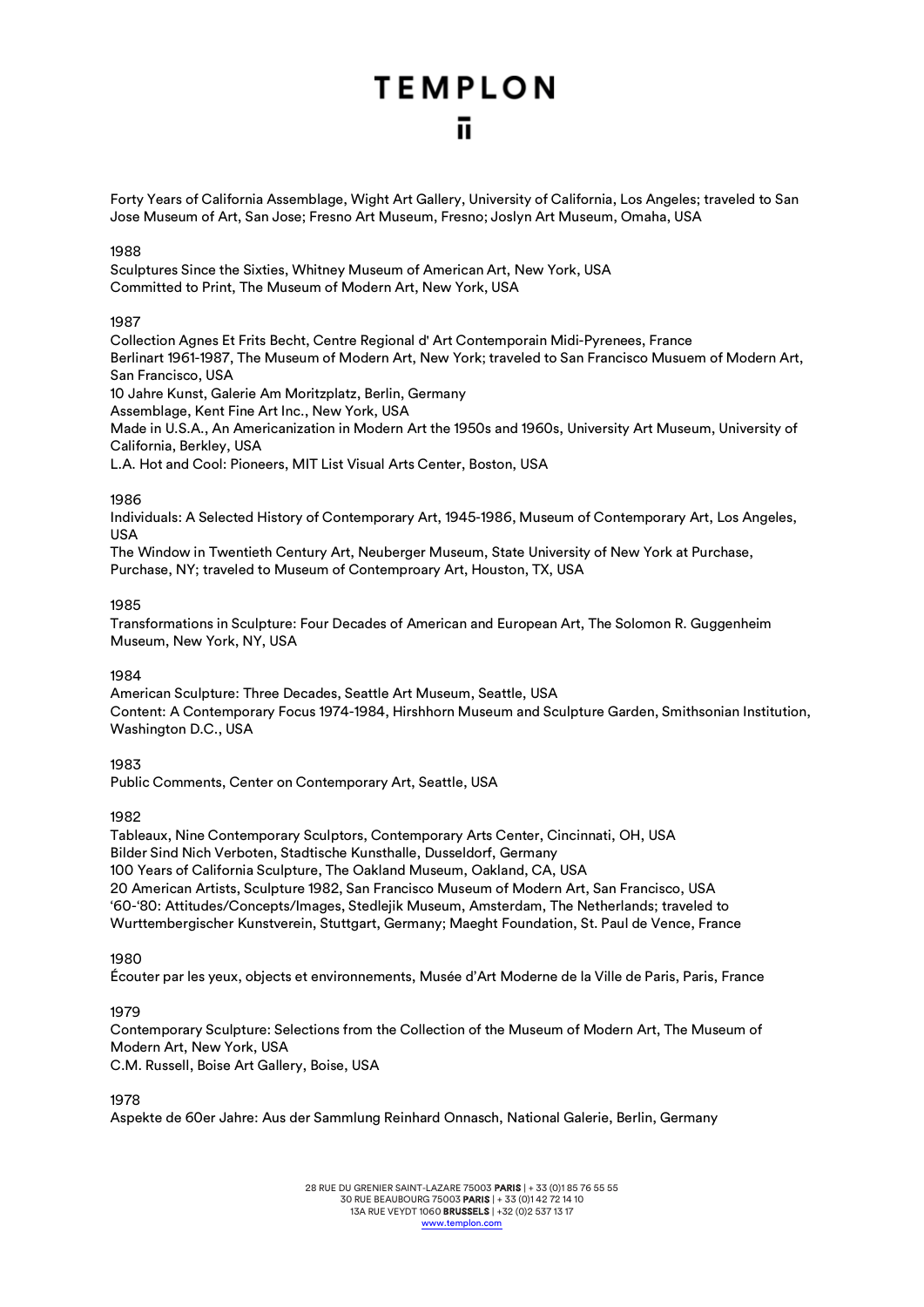#### 1977

10 Jahre Kunsthalle Düsseldorf, Kunsthalle Düsseldorf, Düsseldorf, Germany

#### 1976

Painting and Sculpture in California: The Modern Era, San Francisco Museum of Modern Art, San Francisco; traveled to National Collection of Fine Arts of the Smithsonian Institute, Washington, D.C., USA

## 1975

Eight from Berlin, Fruit Market Gallery, Scottish Arts Council, Edinburgh, UK Sculpture: American Directions, 1945 - 1975, National Collection of Fine Arts, Smithsonian Institution, Washington, D.C., USA Je/Nous, Musée d'Ixelles, Brussels, Belgium Menace, Museum of Contemporary Art, Chicago, IL, USA Giancarlo Bocchi Gallery, Milan, Italy

## 1974

Agora 2, Musée d'Art Moderne, Strasbourg, France Ars '74, Ateneumin Taidemuseo, Helsinki, Finland

## 1973

30th Internationale Kunstler in Berlin, Bonn Beethovenhalle, Bonn, Germany Record as Artwork, Françoise Lambert, Milan, Italy

## 1971

The Artist as Adversary, The Museum of Modern Art, New York, USA Metamorphose van het object, Musees Royaux des Beaux-Arts, Brussels, Belgium

## 1970

Das Ding als Objekt, Kunsthalle Nurnberg, Nurnberg, Germany

## 1969

Komas 4: West Coast USA, Stedlejik van Abbe Museum, Eindhoven, The Netherlands Human Concern/Personal Torment: The Grotesque in American Art, The Whitney Museum of American Art, New York; traveled to University Art Museum, Berkeley, CA, USA When Attitude Becomes Form, Künsthalle Bern, Germany Kunst der Sechziger Jahre, Sammlung Ludwig / Wallraf-Richartz Museum, Köln, Germany

## 1968

The Machine as Seen at the End of the Mechanical Age, The Museum of Modern Art, New York; traveled to Rice University, Houston; San Francisco Museum of Art, San Francisco; Boise Gallery of Art, Boise, USA The Wellington-Ivest Collection, Museum of Fine Art, Boston, MA, USA

## 1967

Protest and Hope, New School Art Center, New York, USA Three Young Collectors, Santa Barbara Museum of art, Santa Barbara, CA, USA

## 1964

Selections from the LM Asher Family Collection, The Art Gallery, University of New Mexico, Albuquerque, NM, USA

Contemporary American Sculpture, The Whitney Museum of American Art, New York, USA

1963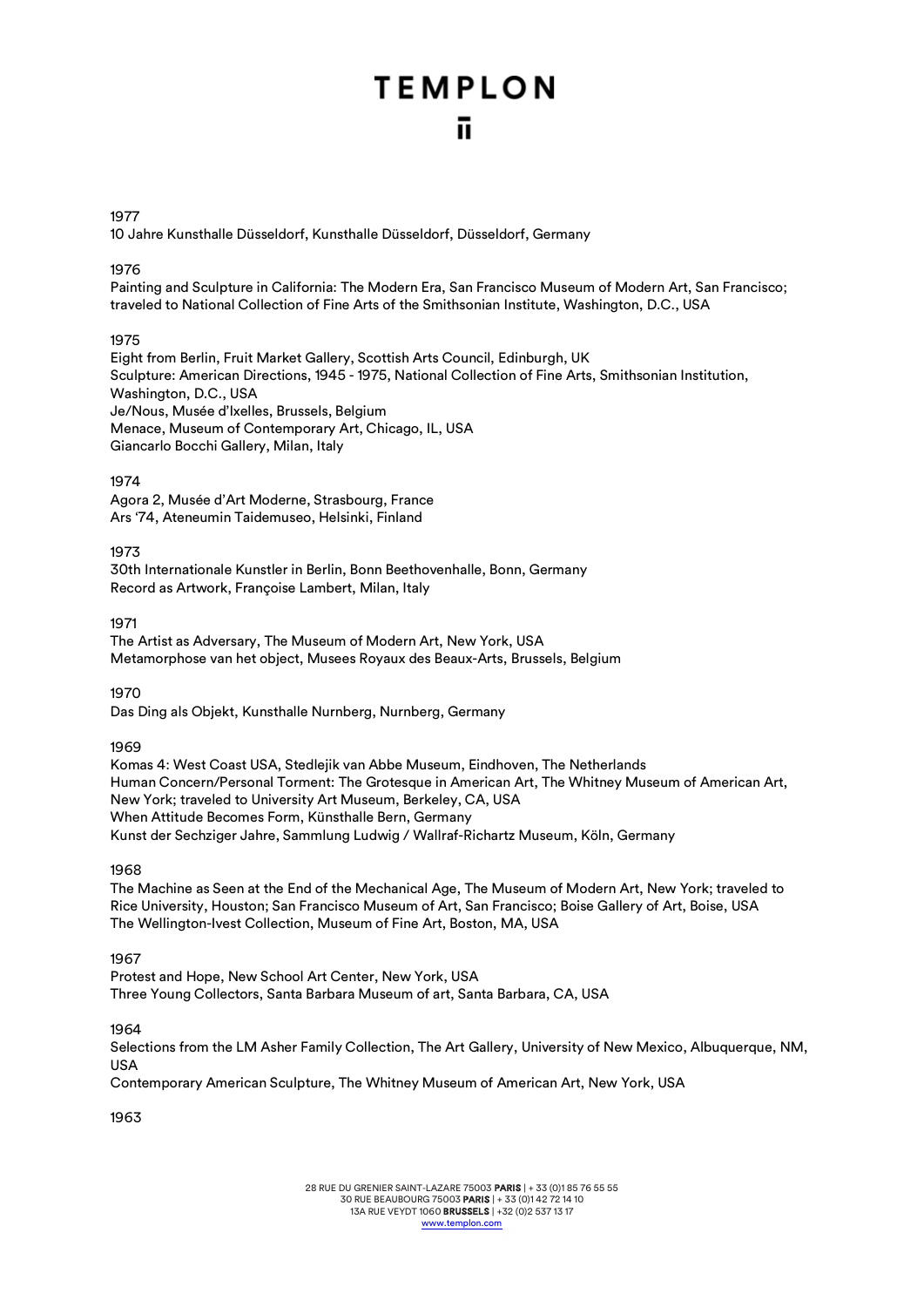Contemporary California Sculpture, Oakland Art Museum, Oakland, CA, USA

1962

My Country 'Tis of Thee, Dwan Gallery, Los Angeles, USA

Pacific Coast Invitational, Fine Arts Gallery of San Diego, San Diego; traveled to Santa Barbara Museum of Art, Santa Barbara; Municipal Gallery, Los Angeles; San Francisco Museum of Art; Seattle Art Museum, Seattle; Portland Art Museum, Portland, USA

1961

The Art of Assemblage, The Museum of Modern Art, New York, USA

1958

New Painting, Contemporary Criticism, and the Arts, The Occidental College of Fine Arts, Occidental College, Los Angeles, USA

68th Annual Exhibition, University of Nebraska Art Galleries, Lincoln, NE, USA

1957

9th San Gabriel Valley Artists Exhibition, Pasadena Art Museum, Pasadena, USA Pumpkin Hollow Art Center, Calabasas, CA, USA

1955

Show 1, Brown Center, Tarzana, CA, USA

## GRANTS AND AWARDS

1997

College Art Association, Award for Distinguished Body of Work, Exhibition, Presentation, or Performance for the exhibition *Kienholz: A Retrospective*, organized by the Whitney Museum of American Art, New York, USA

1976

Guggenheim Fellowship for Creative Arts

1973

The German Academic Exchange Program (DAAD) awards the artist a stipend and studio in which to work in West Berlin

## PUBLIC COLLECTION (SELECTION)

Aarhus Museum of Art, Aarhus, Denmark Ateneum Art Museum, Helsinki, Finland Berlinische Galerie, Berlin, Germany Cantor Center, Stanford University, Stanford, CA, USA Centraal Museum, Utrecht, The Netherlands Centre Pompidou, Paris, France CODA, Apeldoorn, Netherlands Dallas Museum of Art, Dallas, TX, USA Davis Museum, Wellesley College, Wellesley, MA, USA Dayton Art Institute, Dayton, OH, USA Dublin City Gallery The Hugh Lane, Dublin, Ireland Finnish National Gallery, Helsinki, Finland Fondazione Prada, Milan, Italy